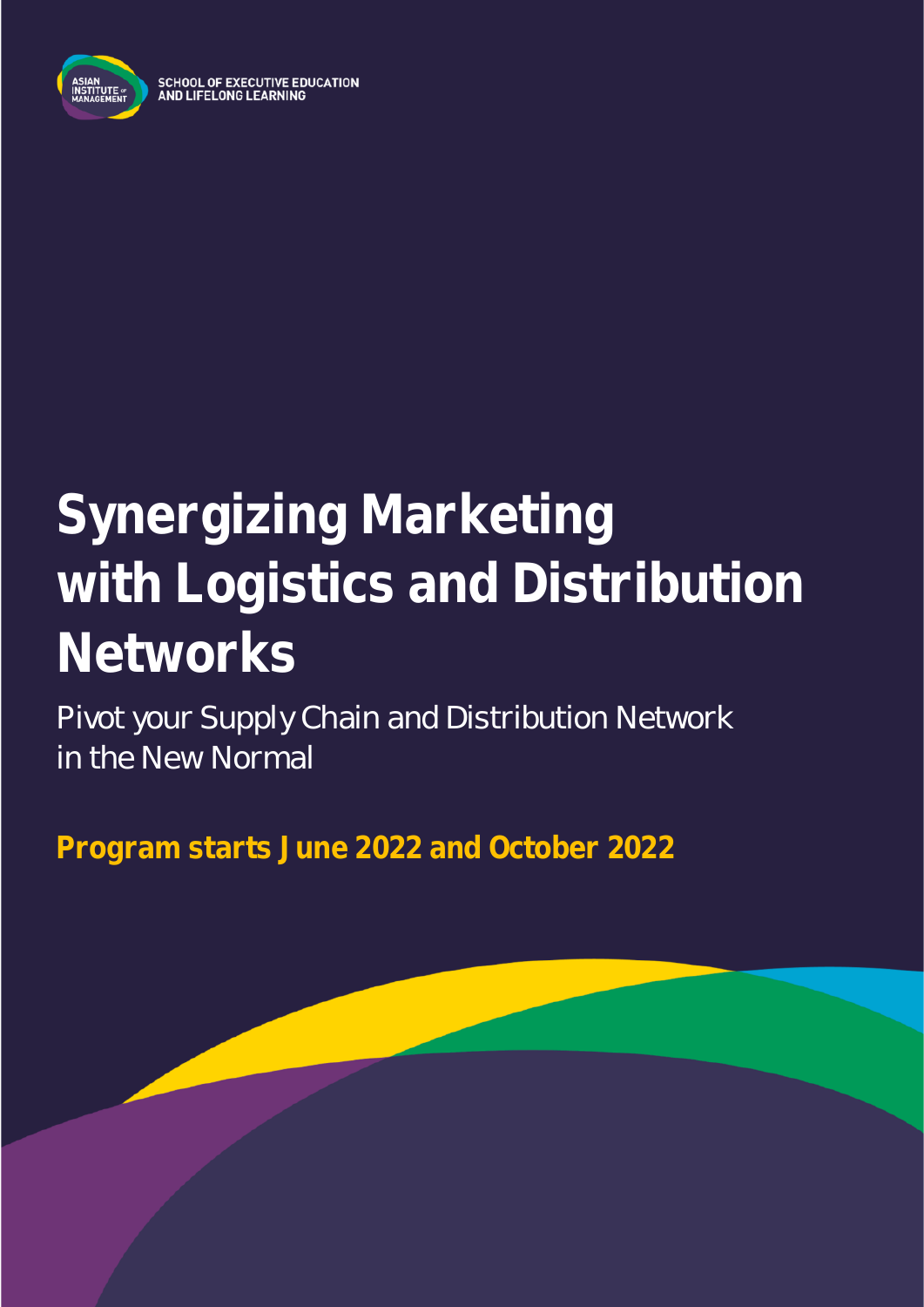

### **Synergizing Marketing with Logistics and Distribution Networks**

Pivot your Supply Chain and Distribution Network in the New Normal

As we transition to the new normal, many businesses must fortify their supply chain and distribution channel anchored on a data-driven strategy.

One of the crucial aspects of the financial and marketing success of a firm is to reach the target segment of the market effectively and efficiently. In an archipelagic nation such as the Philippines, distribution has unique challenges due to geography and infrastructure. Other issues in the supply chain network include the pressure to keep distribution costs down while being able to reach the broadest reach of possible clients. Most organizations intend to build an efficient distribution network, but in many cases, it is harder to ascertain the costs and detailed implementation considerations.

This program provides a step-by-step approach using a practical and templated model. The student-centered workshop-style learning experience will allow participants to appreciate the impact of different operating models, infrastructure, equipment, and workforce decisions in the distribution network. The model template is designed for students to tailor fit it to their own business context and planned distribution networks. The program is developed in the context of Philippine demographic, geographic, other pertinent data, and information.

This program uses data-driven information needed in managing and pivoting an effective distribution network.

#### **PROGRAM OBJECTIVES**

- Enable the participants to design their supply chain and distribution networks and decide to operate these or seek distribution partners
- See how different data sources such as demographic, consumption patterns, costing and transportation data can be integrated inside the supply chain and distribution model
- Participants will be able to classify costs in their network and be able to allocate the costs down to the individual stock keeping units

#### **WHAT YOU WILL LEARN**

- Territory Selection, Observing Consumption Patterns, Demographics, and Applying Seasonality of Demand
- Conceptual theories and applications of Cost Accounting, Operations Management Theory, and Capacity Planning in distribution and supply chain modeling
- Infrastructure Development and Creating Distribution Network Interdependencies
- Managing a Transportation Fleet Planning for Carrying Capacities
- Drawing a Model and Creating Several Supporting Schedules of Assumptions and Supply Chain Forecasts, including its impact on the financial statements: balance sheet, income statement, and cash flow statement

#### **KEY BENEFITS**

- Be able to anticipate demand and allocate logistics resources to clients of different areas using data-driven decision parameters.
- Understand the role of forecasts and linking it to capacity planning.
- Quickly estimate the logistics and infrastructure costs to serve a particular region and allocate overheads to the Revenue Centers.
- Decide when to operate your own distribution network or when to seek other distributors to manage the supply chain process.

#### **WHO SHOULD ATTEND**

This program is designed for entrepreneurs, business leaders, supply chain, and logistics professionals, managers, supervisors, and specialists who are in charge of expanding their business operations in different locations and designing their distribution network.

# **AACSR**

#### **FOR INQUIRIES:**

School of Executive Education and Lifelong Learning, Asian Institute of Management Eugenio Lopez Foundation Building, Joseph R. McMicking Campus 123 Paseo de Roxas, Makati City Philippines 1229 [SEELL@aim.edu](mailto:SEELL@aim.edu) | +632 8892 4011 | www.aim.edu

#### **OVERVIEW PROGRAM SCHEDULE**

**Batch 1:** June 15 to July 13, 2022 June 15, 22, 29, Jul 6, 13, 2022 (AM) Wednesdays 8:30AM-12:00PM GMT+08) on all dates

**Batch 2:** October 5 to November 9, 2022 October 5, 12, 19, 26, Nov 9, 2022 (AM) Wednesdays 8:30AM-12:00PM GMT+08) on all dates

#### **PROGRAM FORMAT**

Delivered online via live virtual interactive sessions in Zoom

#### **PROGRAM FEE**

PHP 25,000.00 or USD 500.00\* \*Based on USD 1 = PHP 50. The prevailing exchange rate at the date of payment may apply.

Let us know if you are interested to avail of early bird/group discount or discuss payment terms.

Post-Graduate Stackable Certificate: Operations Management, Strategy Management, Sales and Marketing Management = 1 Unit

#### **YOUR PROGRAM FACULTY**



**Enrique J. Martinez** Adjunct Faculty Asian Institute of Management

To find out how you can participate, contact us at **SEELL@aim.edu** or visi[t https://go.aim.edu/seellinquiries](https://go.aim.edu/seellinquiries)

Download our latest program calendar at <https://go.aim.edu/seellprogramcalendar>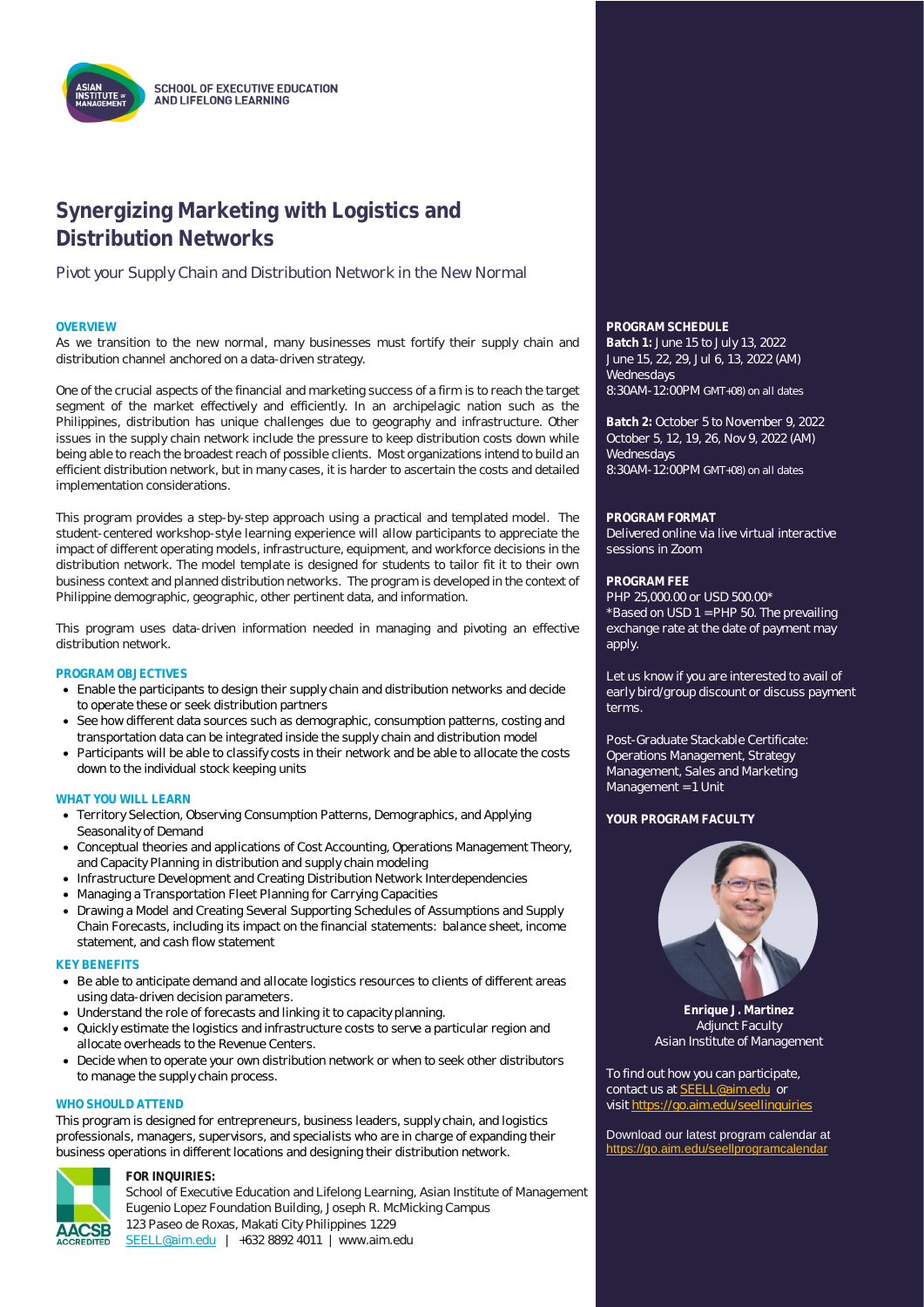

## **Your Program Faculty**



**Enrique J. Martinez** Adjunct Faculty Asian Institute of Management

Enrique Martinez is an alumnus of the Asian Institute of Management. He completed his final academic semester at EBS Universität in Frankfurt, Germany, to take up subjects in supply chain planning and design, product management, and real estate finance. He has substantial experience in the Petroleum Distribution and Real Estate Development Industries. In the petroleum distribution, he created a distribution and franchise system for household LPG and has helped design the financial statements for franchisees and territory area. In real estate development, he was actively involved in developing a township project, land best use studies as well as managing several real estate projects such as petroleum depots, commercial arcades, and warehouse facilities.

In his career, he was able to apply models that enable firms to simulate real-life supply chain and distribution operations combining a solid weld between theory and business practice. He has recently worked with fellow academe in government policy for creating simulation models for quantifying windfall tax proceeds in real estate and has developed several instruction materials with models for topics on operations management.



**FOR INQUIRIES:** School of Executive Education and Lifelong Learning, Asian Institute of Management Eugenio Lopez Foundation Building, Joseph R. McMicking Campus 123 Paseo de Roxas, Makati City Philippines 1229 [SEELL@aim.edu](mailto:SEELL@aim.edu) | +632 8892 4011 | www.aim.edu